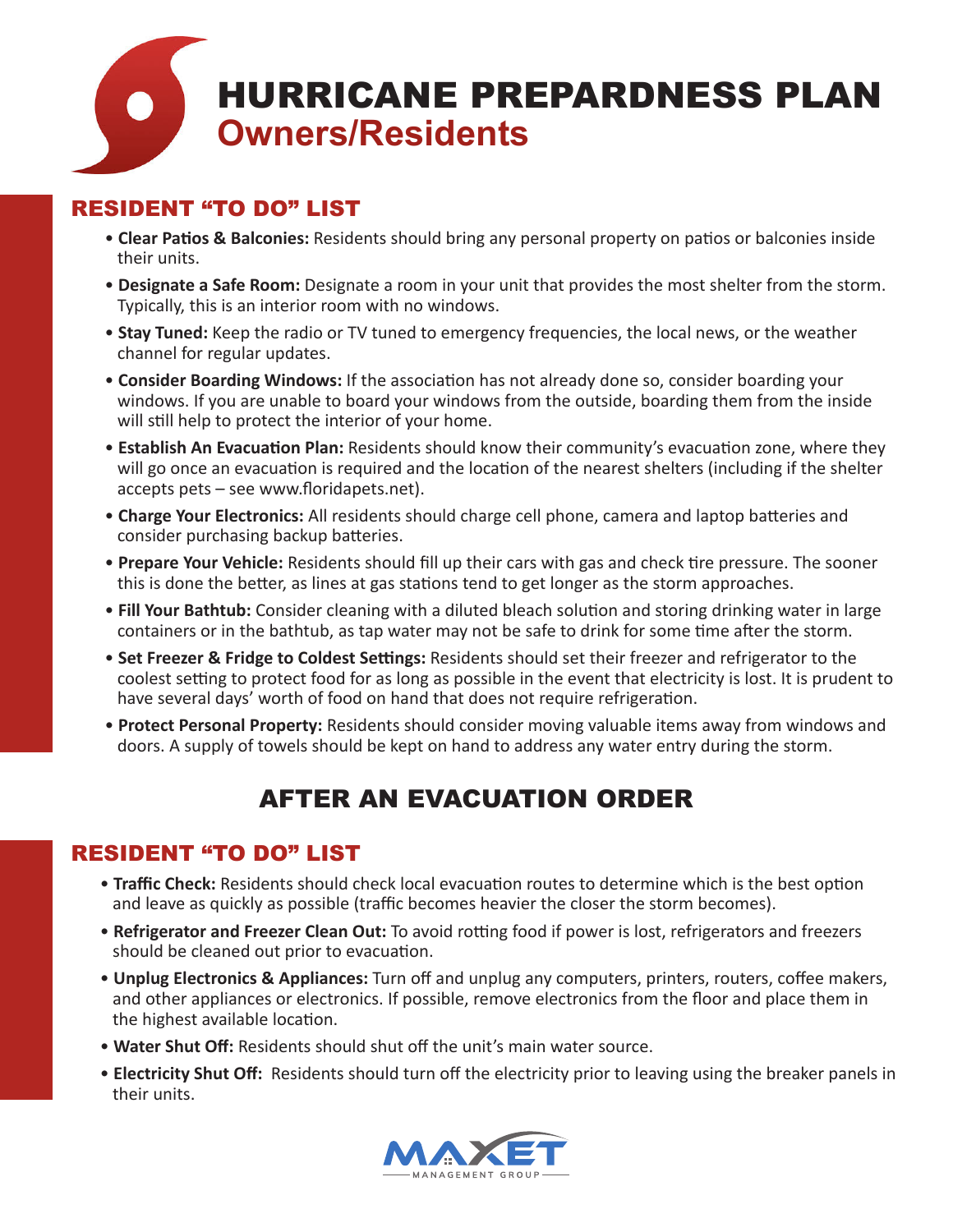## ASSOCIATION "TO DO" LIST

This list should be sorted in order of priority. Each action item should have sufficient detail for anyone to be able to complete the task. A specific person or vendor should be assigned to each task on the list. Given that property managers and association employees/contractors will likely need to tend to their own homes and families immediately preceding a storm, it is wise to assign these tasks to Board members or other resident volunteers.

- • **Communicate Evacuation:** Send an email to the community and post notices in common areas of the evacuation requirement.
- **Disabled Residents:** Provide evacuation assistance to any disabled residents.
- **Check Each Unit:** Knock on the door of each unit, if possible, to ensure all residents have evacuated.
- **Disable Access Systems:** Unlock or open any entrance gates or doors so that residents may flow freely in and out of the property. The association may consider reactivating these systems after all residents have evacuated to deter possible looting post-storm.
- **Disable Elevators:** After all residents have evacuated, disable all elevators on the top floor of the building.
- **Prepare all HOA Common Areas:** Pool area furniture needs to be secured and stored according to the accommodations of the property.

# AFTER A TROPICAL STORM OR HURRICANE

### RESIDENT "TO DO" LIST

- • **Returning to the Property:** Prior to returning to the property, residents should obtain the "go ahead" from local authorities and the association. Once it is safe to return to the property, the association should inform residents via email or the community's website.
- **Proceed with Caution:** Returning to a damaged property can be dangerous. Local government generally provides guidance on things to consider when returning after a storm in their hurricane guides. The Red Cross also puts out a comprehensive guide on this subject.

## ASSOCIATION "TO DO" LIST

This list should be sorted in order of priority. Each action item should have enough detail for anyone to be able to complete the task. A specific person or vendor should be assigned to each task on the list. Given that property managers and association employees/contractors may need to tend to their own homes after a storm, it is wise to assign these tasks to Board members or other resident volunteers.

- • **Communicate with Residents:** Associations should be sure to communicate routinely with residents via email or via the community's website. Residents should be informed of the status of the property, the actions the Board is taking, and when they can come back. The association should identify any areas of the property that are off-limits due to extensive damage and communicate these areas to residents.
- **Hold Board Meeting:** Boards should hold a meeting as soon as possible (even if via phone) to discuss next steps.

If you have any questions about establishing a thorough hurricane preparedness plan for your association, please do not hesitate to reach out.